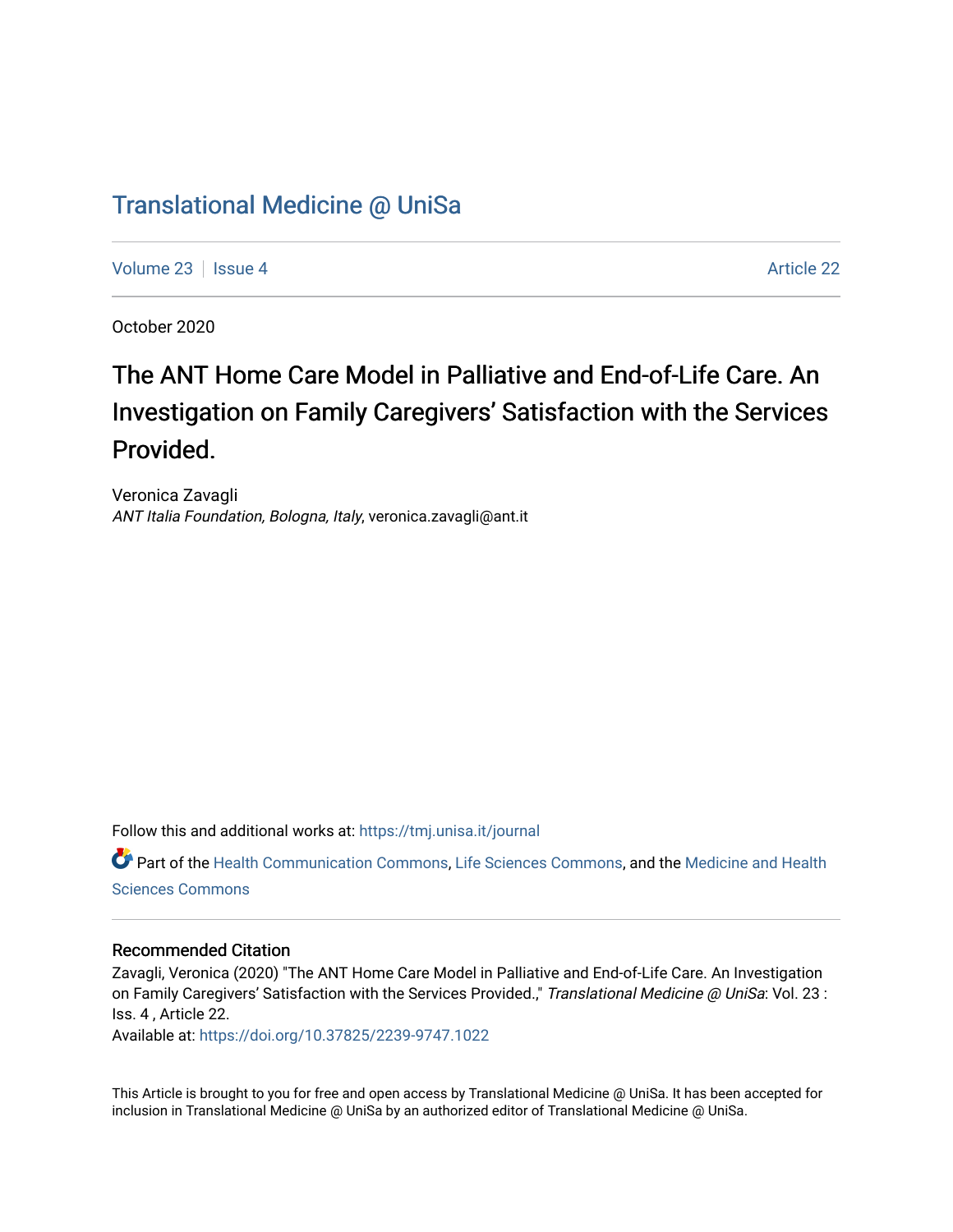# **The ANT Home Care Model in Palliative and End-of-Life Care. An Investigation on Family Caregivers' Satisfaction with the Services Provided.**

Zavagli V<sup>1</sup>, Raccichini M<sup>1</sup>, Ostan R<sup>1</sup>, Franchini L<sup>1</sup>, Bonazzi A<sup>1</sup>, Varani S<sup>1</sup>, Pannuti R<sup>1</sup>

<sup>1</sup>ANT Italia Foundation, Bologna, Italy

(email corresponding author: veronica.zavagli@ant.it)

*Abstract* - The World Health Organization plan for a *Decade of Healthy Ageing 2020-2030* has established some priorities in the field of palliative and end-of-life care. It states that "people require nondiscriminatory access to good-quality palliative and end-of-life care" and recommends the "implementation of strategies for the provision of information, training, respite and support for informal caregivers". The priorities described are in line with the home care services that National Tumor Assistance (ANT) Foundation has been providing in Italy. This 5-years investigation was designed to measure caregivers' satisfaction and determine what types of support services are associated with greater satisfaction. 5.441 family caregivers filled out autonomously a 6-item questionnaire at the end of home care assistance, focusing on the level of satisfaction with the social and health services received. The overall data indicate a high satisfaction rate for the home care assistance received. In particular, participants rate positively the assistance provided by healthcare professionals (physicians, nurses and psychologists). The most appreciated aspects of assistance are those ensuring a global management of patients and their families, whereas an area of deficiency emerged was the continuity of care, suggesting the importance to implement the networks between the health care facilities and home care services. The present investigation constitutes a mean to highlight the aspects associated with greater satisfaction and the ones perceived as less satisfactory by caregivers. Moreover, this research constitutes a crucial instrument to improve home care assistance provided by ANT ensuring the best quality of life for both patients and their families.

*Keywords: family caregivers, palliative care, cancer, home care model, healthy ageing, end-of-life care*

#### I. INTRODUCTION

The World Health Organization (WHO) has defined *Healthy Ageing* as "the process of developing and maintaining the functional ability that enables well-being in older age" [1-3]. This definition implies a life-course approach: actions to improve healthy ageing should be taken at all ages, with particular attention to the needs of people at critical life stages. Moreover, actions should be developed at multiple levels and in multiple areas in order to prevent disease, promote health, maintain physical and mental capacities and build functional abilities.

The WHO plan for a *Decade of Healthy Ageing 2020-2030* is "an opportunity for ten years of concerted, catalytic and collaborative action" on Healthy Ageing. The guiding principle is that "no one will be left behind and that every human being will have the opportunity to fulfill their potential in dignity and equality" [4].

Regarding the concrete actions to reach the objectives of the plan, the WHO has established some main priorities. Among these, it emerges that "people require non-discriminatory access to good-quality palliative and end-of-life care". It is also recommended "the implementation of strategies for the provision of information, training, respite and support for informal caregivers". In fact, informal caregivers are a vulnerable group: considerable research on caregiving portrays it as a stressful and burdensome experience and many studies show that family carers experience severe strain, with serious negative consequences on their physical and mental health [5-14].

The priorities described are in line with the home care support services that National Tumor Assistance (ANT) Foundation has been providing in Italy for over 40 years. ANT is an Italian no-profit Foundation that provides free medical, nursing, psychological and social home oncological assistance in 11 Italian regions since 1985. According to the biopsychosocial model, ANT provides support not only focusing on the biological determinants of disease, but understanding patients' subjective experiences and tailoring care to the physical, emotional, and social well-being of the patients as well as their families. In fact, cancer affects the whole family, not only the person with the disease, going to influence cognitive, emotional, relational, and spiritual aspects [15, 16].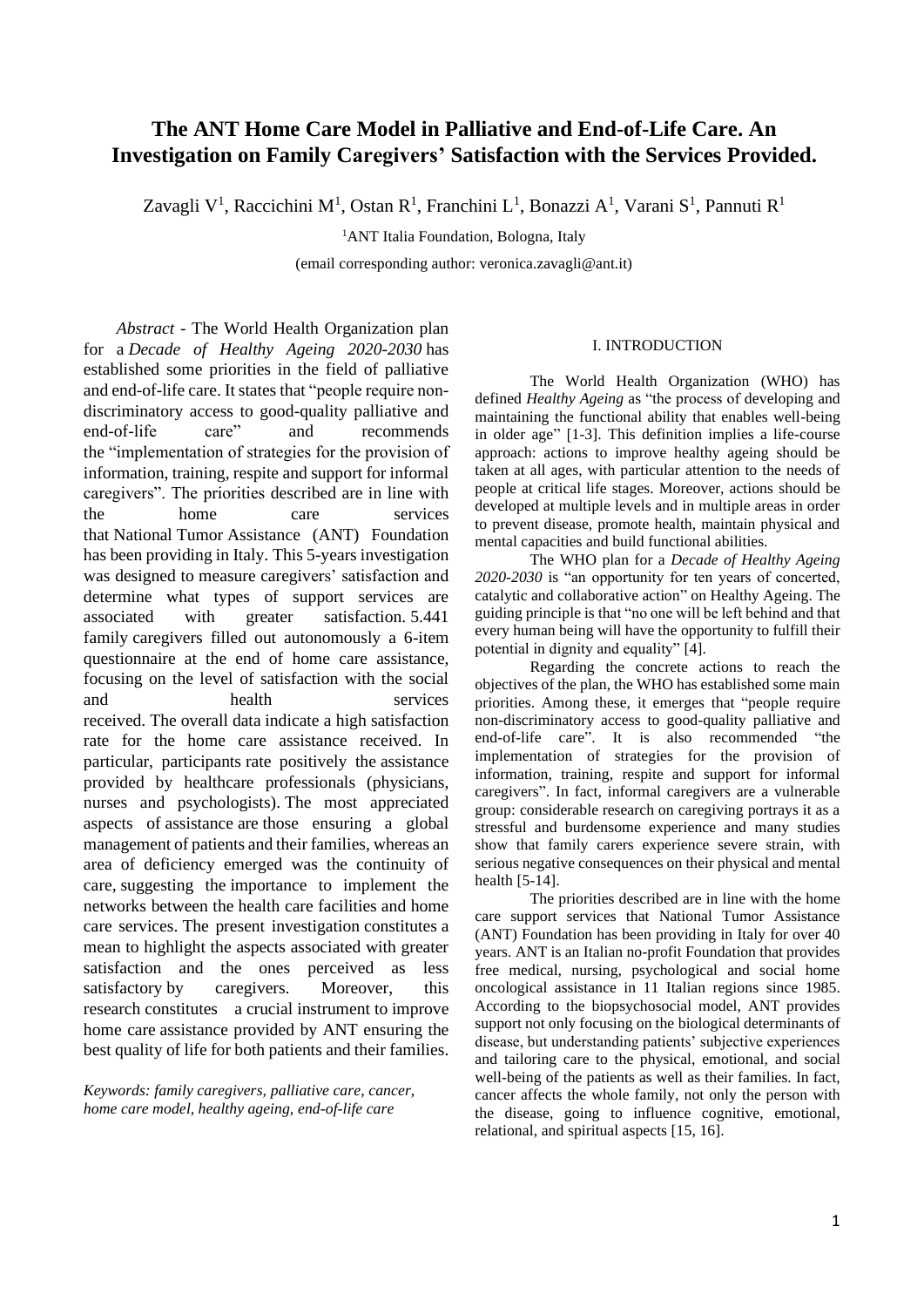From an integrated care perspective, ANT multidisciplinary team of health care professionals work together to help patients and their families to live with dignity, despite the impact of the disease. In fact, the support for family caregivers is a core aspect of palliative care provision. It is recognized that their needs must be assessed and addressed appropriately, as their physical and mental well-being affects the quality of care they provide to the patients also. Moreover, recent studies [17-20] show that home care service impacts positively on caregivers' health and burden of caring when facing the end-of-life and it is also shown that it improves bereavement outcomes [21].

ANT model provides a multidisciplinary approach to cancer patients, who are taking in charge by a health care professional team from a holistic perspective. Medical and nursing services are active 24/7 all over the assistance period, until the decease. Psychological support is also provided both for patients and carers during the ANT assistance and even after the patient death, for the mourning process. In particular, ANT Psychological Service for family caregivers offers individual and group therapy, emotional support, counseling, and psycho-education. Furthermore, caregivers can participate in a training course aimed at empowering and assisting them with strategies, techniques and useful tips. A Caregiving Guide containing recommendations, tools and resources is available and may help carers to better support their relatives.

Families assisted by ANT can also activate any social services to mitigate the concrete difficulties due to the cancer disease as the provision of drugs not reimbursable by public health system, free transport for day hospital admissions, provision of medical aids (as orthopedic beds, infusion pumps, wheelchairs etc.), cleaning of bed sheets and blankets including collection and delivery.

Given the importance and the interest of the *Decade of Healthy Ageing* priorities described above, the aim of this paper is to share our experiences and approaches in palliative and end-of-life care. In particular, this investigation was designed to measure caregivers' satisfaction and determines what types of support services are associated with greater satisfaction. In fact, caregivers' perceptions and evaluations of the assistance provided is a core point in establishing and optimizing these services and ensuring their success.

#### II. METHODOLOGY

Participants were enrolled in Italy among the family caregivers of the patients assisted by the ANT Foundation through its 23 oncological hospitals at home, over a period of 5 years, from 2014 to 2018. Data were collected from 5.441 family caregivers through a postal survey method. Participants filled out autonomously a 6 item questionnaire focusing on level of caregiver's satisfaction with the social and health services received. They completed the questionnaire at the end of home-care assistance provided by ANT Foundation to their sick

relatives, according to the timetable and procedure presented in Figure1.

A postal survey method was chosen because of the availability of caregivers' contact addresses, which would obviate any potential selection bias. This technique has the advantage that subjects feel free to express themselves openly, compared with face-to-face interviews. On the other hand, it could have a negative effect on the completeness of the data collected.

The questionnaire uses a 7-point Likert response scale from "not at all satisfied" to "very satisfied". Questions 1 to 5 require an evaluation of the quality of the intervention by the health care professionals (physician, nurse, and psychologist if activated), family services and the overall assistance received. Question 6 asks to indicate which aspects of the assistance were more satisfied among the following (maximum 3 answers): Professionalism and speed of intervention; Continuity of care; Availability and humanity: Supply of medicines and devices: ANT assistance activation (c/o Reception office); Consultations and diagnostic tests at home; Facility of access to the Psychology service; Information on ANT services; Social Assistance by volunteers (if any); Social services.

In addition, socio-demographic data were retrieved (sex, age, marital status, education level).

#### III. RESULTS

All analyses were conducted using SPSS 24.0 for Windows.

For the total sample of family caregivers, frequencies, mean and standard deviation scores for satisfaction's questionnaire were calculated.

From 2014 to 2018 ANT Foundation sent by post 21.774 paper questionnaires to potential participants caregivers. 5.441 of those returned filled (25.4% of the total).

A summary of the characteristics of the subjects who took part in the investigation is presented in Table 1. The socio-demographic data of our sample confirm the characteristics already observed in the literature about cancer caregivers. In fact, this role is played mostly by women (67-78%) with an average age of 41-60 years.

The overall data for the 5 years indicates a high satisfaction rate with regards to the home care assistance received: 94.3% of respondents indicated that they were "satisfied" or "very satisfied". Comparing the data from northern, central and southern Italy, the percentages of



**Figure 1. Timetable and procedure of the investigation.**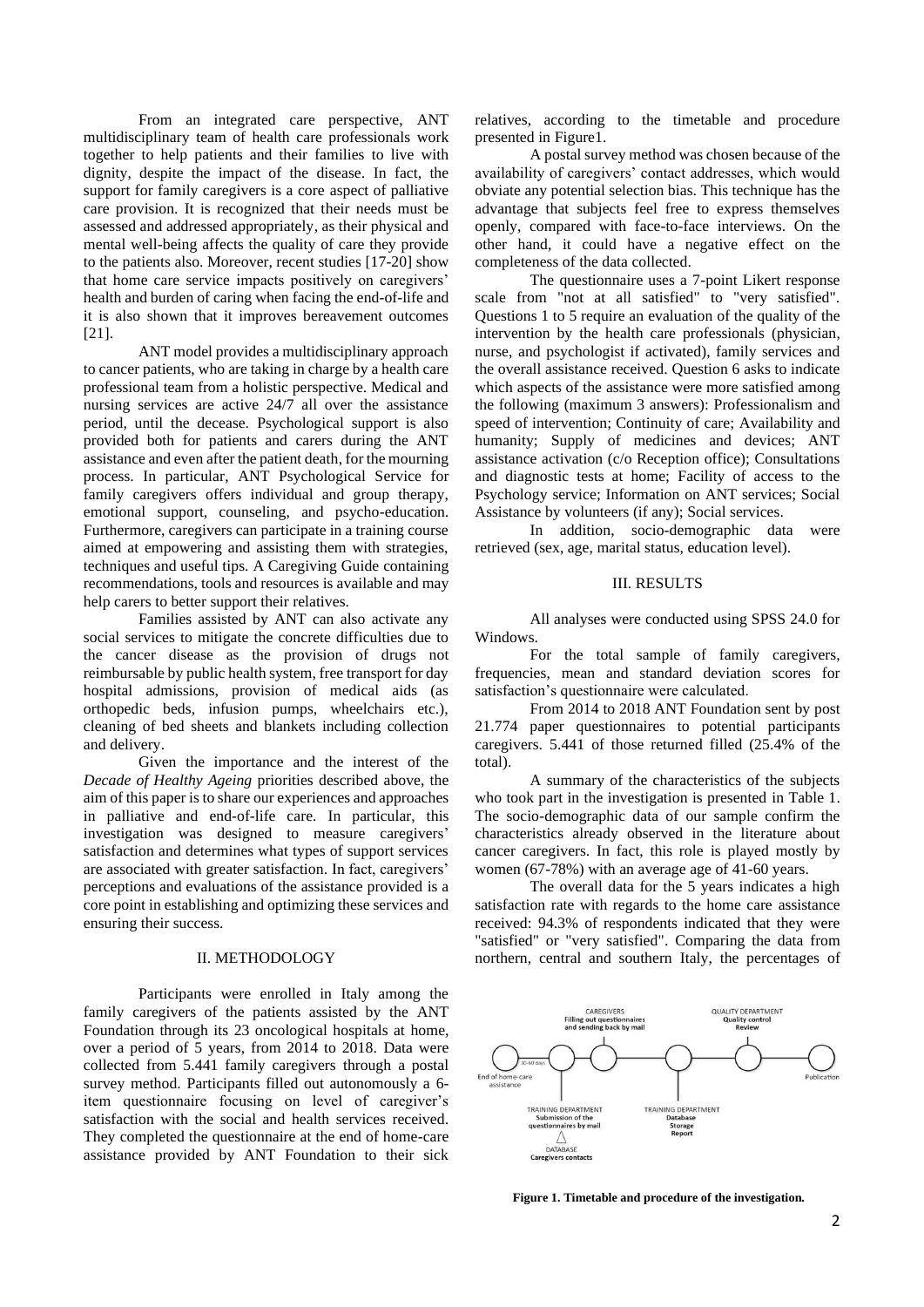satisfaction show that there are no significant differences among the geographical areas with values of 95.4%, 96.5% 96.5% and 91.7% of "satisfied" or "very satisfied" participants respectively. The distribution of the caregivers' answers is shown in Figure 2.

The participants reported a high level of satisfaction regarding the quality of the intervention provided by the physician, ranging from 81.5% to 83.8%, during the five years taken into consideration. The same level of satisfaction is reported as regards the quality of intervention provided by nurses and psychologists. Respectively, the percentage of satisfaction range from 78.7% to 82.8% and from 68.0% to 71.8%. As concern the intervention of family services, the level of satisfaction reported by caregiver ranged from 75.0% to 79.2%.

In general, to question 5, referring to overall assistance provided by ANT, the participants reported a high level of satisfaction, with percentages from 80.3% to 83.6%.

Finally, regarding to the most appreciated aspects of assistance, the caregivers indicated in most cases those that ensure a global management of the patient and his family. In particular, as figure 3 shows, the aspects of service considered more satisfying are: home care (79.1%), availability and humanity (74.9%), and professionalism and speed of intervention (48.8%). On the contrary, caregivers expressed low levels of satisfaction with the continuity of care (33.7%).

| <b>Table 1. Study Population.</b> |  |  |  |
|-----------------------------------|--|--|--|
|-----------------------------------|--|--|--|

|                                             | Years       |               |             |               |             |               |                |               |              |               |  |
|---------------------------------------------|-------------|---------------|-------------|---------------|-------------|---------------|----------------|---------------|--------------|---------------|--|
|                                             | 2014        |               | 2015        |               | 2016        |               | 2017           |               | 2018         |               |  |
|                                             | $\mathbf n$ | $\frac{0}{0}$ | $\mathbf n$ | $\frac{0}{0}$ | $\mathbf n$ | $\frac{0}{0}$ | $\mathbf n$    | $\frac{0}{0}$ | $\mathbf n$  | $\frac{0}{0}$ |  |
| Gender:                                     |             |               |             |               |             |               |                |               |              |               |  |
| Men                                         | 421         | 32.4          | 401         | 33.3          | 369         | 33.9          | 294            | 32.3          | 275          | 31.7          |  |
| Women                                       | 878         | 67.6          | 803         | 66.7          | 721         | 66.1          | 616            | 67.7          | 592          | 68.3          |  |
| Age:                                        |             |               |             |               |             |               |                |               |              |               |  |
| 20-40                                       | 145         | 12.0          | 110         | 9.8           | 62          | 6.2           | 65             | 7.7           | 53           | 6.7           |  |
| 41-60                                       | 573         | 47.2          | 536         | 47.9          | 490         | 49.2          | 396            | 46.9          | 409          | 51.6          |  |
| 61-80                                       | 439         | 36.2          | 415         | 37.1          | 397         | 39.9          | 338            | 40.0          | 282          | 35.6          |  |
| >80                                         | 56          | 4.6           | 58          | 5.2           | 46          | 4.6           | 46             | 5.4           | 48           | 6.1           |  |
| <b>Relationship with</b><br>cancer patient: |             |               |             |               |             |               |                |               |              |               |  |
| <b>Family member</b>                        | 1210        | 90.9          | 1135        | 93.2          | 1039        | 93.9          | 889            | 95.2          | 818          | 93.7          |  |
| <b>Relative</b>                             | 88          | 6.6           | 46          | 3.8           | 48          | 4.3           | 30             | 3.2           | 39           | 4.5           |  |
| Friend                                      | 6           | 0.5           | 6           | 0.5           | 5           | 0.5           | $\overline{4}$ | 0.4           | $\mathbf{1}$ | 0.1           |  |
| Other                                       | 27          | 2.0           | 31          | 2.5           | 15          | 1.4           | 11             | 1.2           | 15           | 1.7           |  |
| Level of education:                         |             |               |             |               |             |               |                |               |              |               |  |
| Early secondary<br>school education         | 415         | 32.5          | 383         | 33.0          | 364         | 34.2          | 302            | 34.1          | 269          | 32.1          |  |
| <b>High school degree</b>                   | 623         | 48.8          | 538         | 46.4          | 484         | 45.5          | 375            | 42.4          | 394          | 47.0          |  |
| <b>Higher education</b><br>degree           | 238         | 18.7          | 239         | 20.6          | 215         | 20.2          | 208            | 23.5          | 175          | 20.9          |  |

**QUALITY OF THE PHYSICIAN INTERVENTION** 

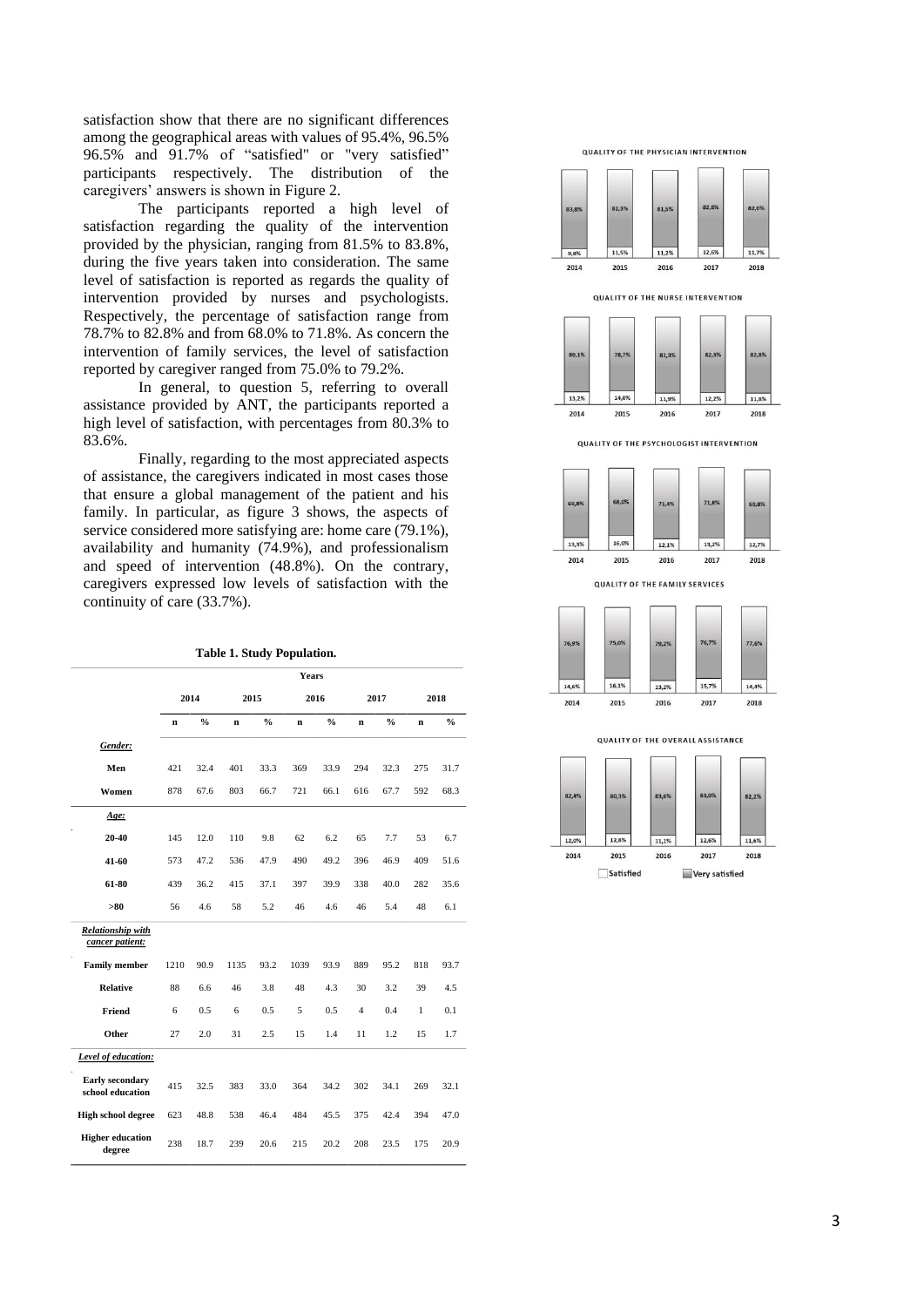#### IV. DISCUSSION

The measurement of customer satisfaction has become widespread in both healthcare and social care services. It constitutes a fundamental instrument for providing interventions that ensure the best quality of life for both the patients and their families.

The aim of the present investigation was to measure caregivers' satisfaction in order to improve home support assistance provided by the ANT Foundation. Therefore, it was essential to identify both what types of support services were associated with greater satisfaction and what caregivers perceive as less satisfactory.

The results show an overall high level of satisfaction, which is homogeneous throughout the Italian Regions where ANT is present and remains constant over the 5 years of evaluation. The vast majority of caregivers is satisfied with the home care assistance received. In particular, they rate positively the assistance provided by healthcare professionals (physicians, nurses and psychologists).

According to previous studies [22, 23], they express satisfaction for all the aspects of assistance that ensure a global management of the patients and their families. In fact, large proportions of caregivers evaluate positively the 24/7 availability of the service, professionalism, sensitivity and flexibility in meeting patients' and families' needs, and practical adjustments to enable care at home.

These findings are in line with those reported in the literature on the topic: in fact, in congruence with our results, some studies [24-26] have found that the most common reason for dissatisfaction is the caregivers' perception of having no influence on the services offered.

It is already known from the literature that the shift of care from hospitals and hospices to home can be beneficial for both patients and their family caregivers as long as integrated teamwork, management of pain and physical symptoms, holistic care, compassionate and skilled providers, timely and responsive care, and patient and family preparedness are guaranteed [27]. Therefore, our results are consistent with previous findings: home palliative care teams improve patients' and caregivers' experience of security by providing competent care, being



pre**sume 3. Caregivers' most appreciated aspects of assistance.**

Family caregivers are an invaluable part of healthcare teams and improving the relationship between them and professionals can be important for all parties involved. First of all, healthcare professionals can rely on the knowledge of family caregivers; secondly, family caregivers can feel involved and enhance their confidence in caring for the patients; finally, patients can receive better assistance since formal and informal carers are better aligned to each other.

Moreover, as the majority of family caregivers is female and literature has found that female caregivers show to have more distress and a poorer quality of life than males, it is important to pay attention in providing appropriate support and training to this kind of population by addressing inequality and making caregiving less burdensome [30, 31].

Although the results show that most family caregivers are satisfied with the services provided by ANT Foundation, there are still areas of deficiency, particularly in the continuity of care. It suggests the importance to implement the networks between the different care settings, mostly between health care facilities and the home care services.

The present investigation has practical and operative implications for advancing healthcare research and practice. The findings can have a relevance to good clinical experience, suggesting that practical strategies for providing home care services should be developed through a concrete assessment of the family dynamics and family caregivers' needs, that can be culturally determined. At the same time, such dynamics and needs of families in-home care assistance should be continuously monitored with constant detections.

### V. CONCLUSION

We strongly believe that the exchange of experiences and approaches in palliative and end-of-life care is a critical step for reducing gaps in active and healthy ageing worldwide, with a life-course approach.

This investigation has corroborated the six essential elements of quality palliative homecare identified in the literature: (I) Integrated teamwork; (II) Management of pain and physical symptoms; (III) Holistic care; (IV) Caring, compassionate, and skilled providers; (V) Timely and responsive care; and (VI) Patient and family preparedness [27]. These components are also mentioned among the *Decade of Healthy Ageing* priorities and can constitute a basis for develop and publish clinical practice guidelines for quality home-based palliative care. Furthermore, investigations of this kind can urge legislators to recognize the caregivers' figure. In fact, there is not yet a common European law that protects and improves the role and status of the caregivers and the different countries has a different cultural approach to the issue.

## ACKNOWLEDGMENT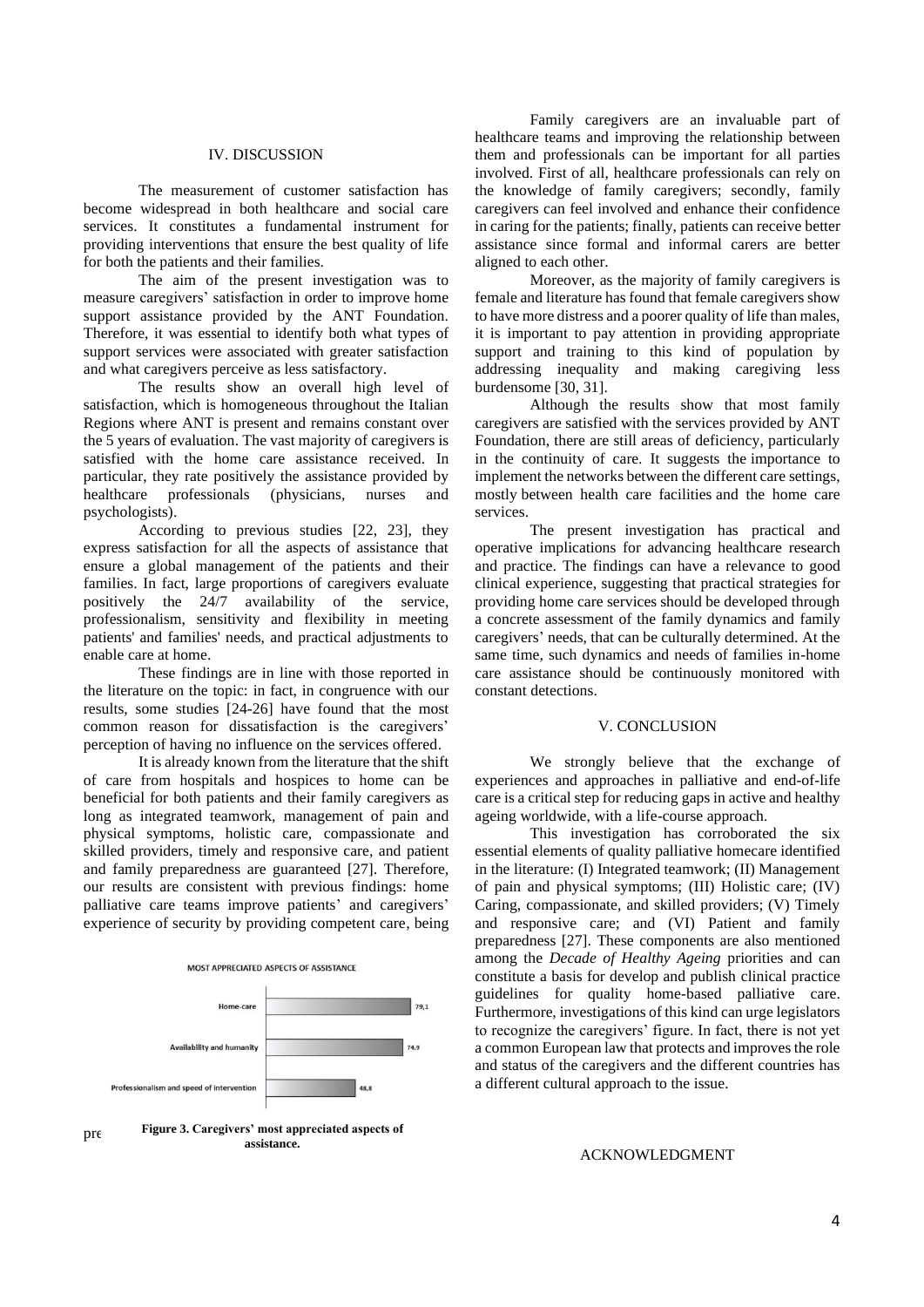We would like to thank all the family caregivers who participated in the investigation for generously sharing their time and experiences with us.

#### **REFERENCES**

[1] World report on ageing and health. Geneva: World Health Organization. [Internet] 2015 [cited 2020 Jun 23]. Available from: https://www.who.int/ageing/events/worldreport-2015-launch/en/

[2] Michel JP, Sadana R. 'Healthy aging' concepts and measures. J Am Med Dir Assoc 2017;18(6):460-464.

[3] Fallon CK, Karlawish J. Is the WHO definition of health aging well? Frameworks for "Health" after three score and ten. Am J Public Health 2019;109(8):1104-1106.

[4] Decade of healthy ageing 2020-2030. Geneva: World Health Organization. [Internet] 2020 [cited 2020 Jun 23]. Available from: https://www.who.int/ageing/decade-ofhealthy-ageing

[5] Given BA, Given CW, Sherwood PR. Family and caregiver needs over the course of the cancer trajectory. J Support Oncol 2012;10:57-64.

[6] Kent EE, Rowland JH, Northouse L, Litzelman K, Chou WY, Shelburne N, et al. Caring for caregivers and patients: research and clinical priorities for informal cancer caregiving. Cancer 2016;122:1987-1995.

[7] Kitrungroter L, Cohen MZ. Quality of life of family caregivers of patients with cancer: a literature review. Oncol Nurs Forum 2006;33(3):625-632.

[8] Grov EK, Dahl AA, Fosså SD, Wahl AK, Moum T. Global quality of life in primary caregivers of patients with cancer in palliative phase staying at home. Support Care Cancer 2006;14(9):943-951.

[9] Swore Fletcher BA, Dodd MJ, Schumacher KL, Miaskowski C. Symptom experience of family caregivers of patients with cancer. Oncol Nurs Forum 2008;35(2):E23-E44.

[10] Robison J, Fortinsky R, Kleppinger A, Shugrue N, Porter M. A broader view of family caregiving: effects of caregiving and caregiver conditions on depressive symptoms, health, work, and social isolation. J Gerontol B Psychol Sci Soc Sci 2009;64(6):788-798.

[11] Rohleder N, Marin TJ, Ma R, Miller GE. Biologic cost of caring for a cancer patient: dysregulation of pro- and anti-inflammatory signaling pathways. J Clin Oncol 2009;27(18):2909-2915.

[12] Zavagli V, Varani S, Samolsky-Dekel AR, Brighetti G, Pannuti F. Worry as a risk factor for mental and somatic diseases. A research on home-cared cancer patients family caregivers. G Ital Med Lav Ergon 2012;34(2):B17-B22.

[13] Zavagli V, Miglietta E, Varani S, Pannuti R, Brighetti G, Pannuti F. Associations between caregiving worries and psychophysical well-being. An investigation on homecared cancer patients family caregivers. Support Care Cancer 2016;24(2):857-863.

[14] Friðriksdóttir N, Saevarsdóttir T, Halfdánardóttir SÍ, Jónsdóttir A, Magnúsdóttir H, Olafsdóttir KL, et al. Family members of cancer patients: needs, quality of life and symptoms of anxiety and depression. Acta Oncol 2011;50(2):252-258.

[15] Casadio M, Biasco G, Abernethy A, Bonazzi V, Pannuti R, Pannuti F. The National Tumor Association Foundation (ANT): A 30 years old model of home palliative care. BMC Palliat Care 2010;9:12.

[16] Varani S, Pannuti R, Pannuti F. Progetto Eubiosia: il modello della Fondazione ANT (Eubiosia Project: the ANT Foundation model). Fighting pain - combattere il dolore 2014;1(3):40-43.

[17] Stajduhar K, Funk L, Toye C, Grande G, Aoun S, Todd C. Part 1: Home-based family caregiving at the end of life: a comprehensive review of published quantitative research (1998-2008). Palliat Med 2010;24(6):573-593.

[18] Funk L, Stajduhar K, Toye C, Aoun S, Grande G, Todd C. Part 2: Home-based family caregiving at the end of life: a comprehensive review of published qualitative research (1998-2008). Palliat Med. 2010;24(6):594-607.

[19] Hong M, Casado BL. Caregiver stress: does states' expenditure on home- and community-based services matter?. Home Health Care Serv Q. 2015;34(2):85-100.

[20] Chen MC, Kao CW, Chiu YL, Lin TY, Tsai YT, Zhang Jian YT et al. Effects of home-based long-term care services on caregiver health according to age. Health Qual Life Outcomes. 2017;15(1):208.

[21] Aoun SM, Ewing G, Grande G, Toye C, Bear N. The impact of supporting family caregivers before bereavement on outcomes after bereavement: adequacy of end-of-life support and achievement of preferred place of death. J Pain Symptom Manage 2018;55(2):368-378.

[22] Kealey P, McIntyre I. An evaluation of the domiciliary occupational therapy service in palliative cancer care in a community trust: a patient and carers perspective. Eur J Cancer Care 2005;14(3):232-43.

[23] Nordström M, Strang P. High Degree of Satisfaction With the Support Given by Multidisciplinary Palliative Home Care Teams in the County of Stockholm. J Palliat Care 2018;33(2):109-114.

[24] Park YH. Day healthcare services for family caregivers of older people with stroke: Needs and satisfaction. J Adv Nurs 2008;61:619-30.

[25] Tornatore JB, Grant LA. Family caregiver satisfaction with the nursing home after placement of a relative with dementia. J Gerontol B Psychol Sci Soc Sci 2004;59:S80- 88.

[26] Raivio M, Eloniemi-Sulkava U, Laakkonen ML, Saarenheimo M, Pietila M, Tilvis R, et al. How do officially organized services meet the needs of elderly caregivers and their spouses with Alzheimer's disease? Am J Alzheimers Dis Other Demen 2007;22:360-368. [27] Seow H, Bainbridge D. A Review of the Essential